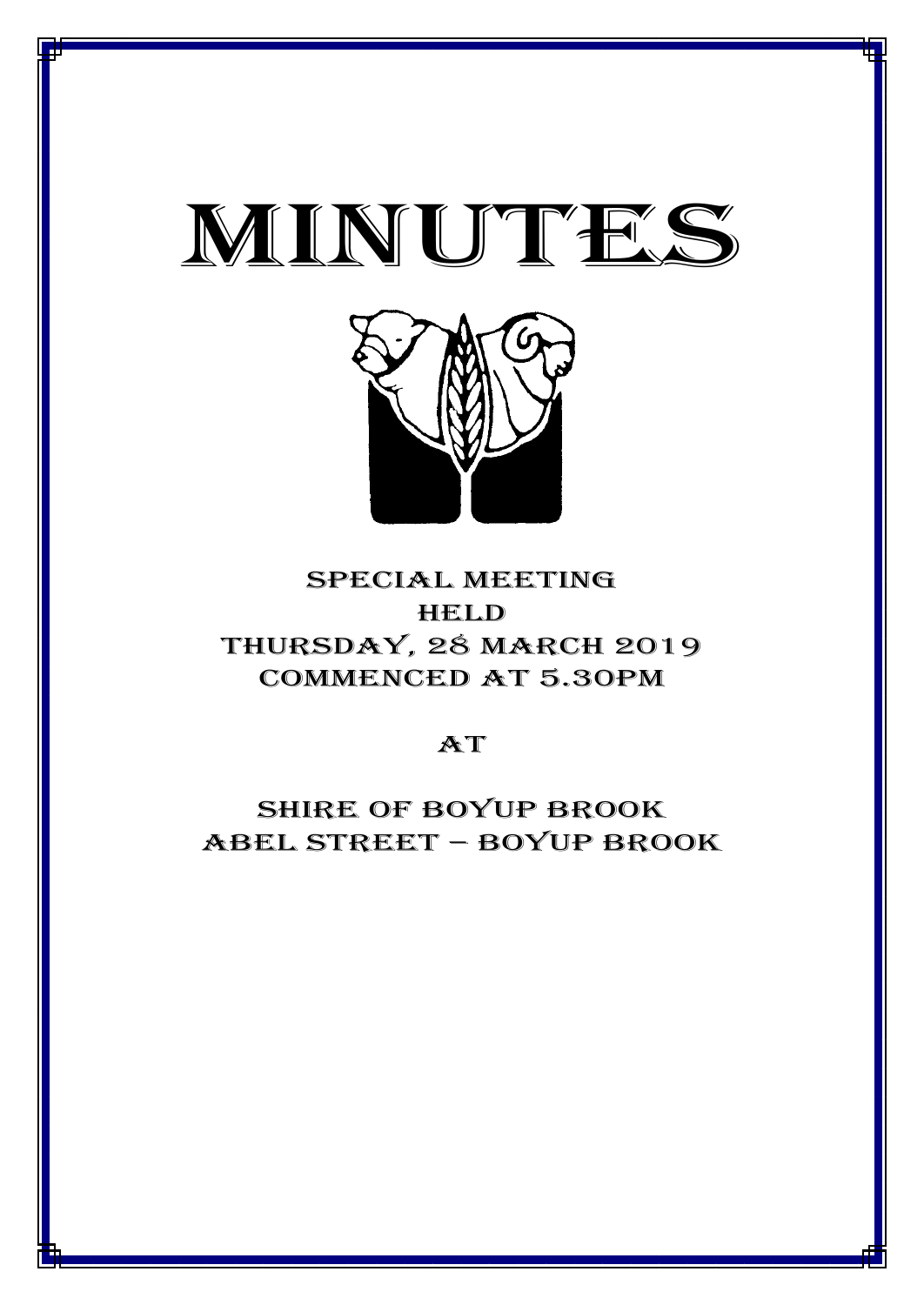# TABLE OF CONTENTS

| 1. | RECORD OF ATTENDANCE/APOLOGIES/LEAVE OF ABSENCE PREVIOUSLY APPROVED 3     |  |
|----|---------------------------------------------------------------------------|--|
| 2. |                                                                           |  |
| 3. |                                                                           |  |
| 4. |                                                                           |  |
|    | Adoption of the 2018-19 Shire of Boyup Brook Annual Budget Review8<br>4.1 |  |
| 5. |                                                                           |  |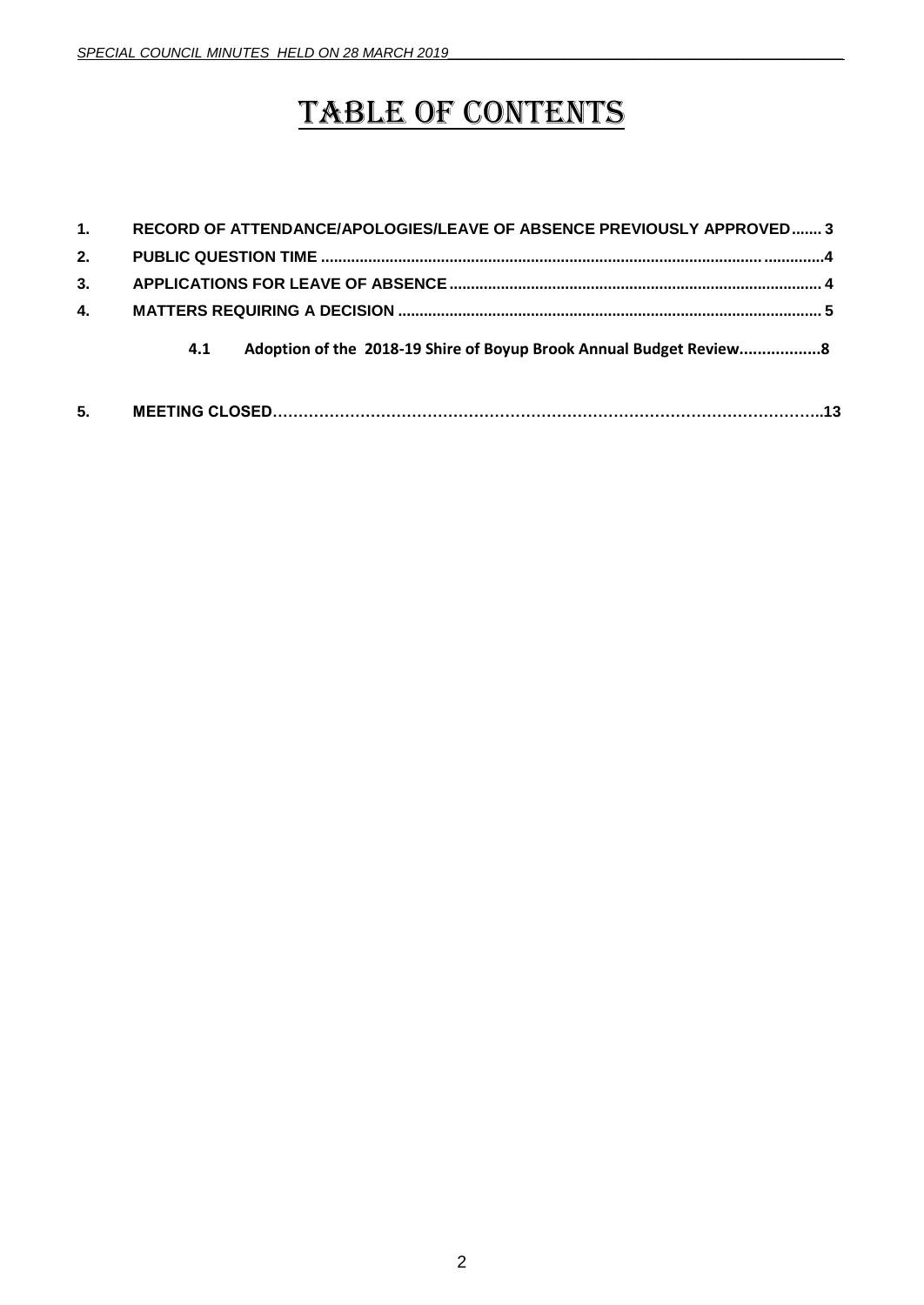# <span id="page-2-0"></span>**1. RECORD OF ATTENDANCE/APOLOGIES/LEAVE OF ABSENCE PREVIOUSLY APPROVED**

# 1.1 **Attendance**

Cr G Aird- Shire President Cr R Walker-Deputy Shire President Cr A Alexander Cr P Kaltenrieder Cr K Moir Cr H O'Connell Cr E Rear

STAFF: Mr S Carstairs (Acting Chief Executive Officer) Mrs M Lane (Executive Assistant)

- 1.2 Apologies Nil
- 1.3 Leave of Absence Nil
- **2. PUBLIC QUESTION TIME** Nil

# **3. APPLICATION FOR LEAVE OF ABSENCE** Nil

# **MOVED INTO COMMITTEE**

**MOVED: Cr Rear SECONDED: Cr Alexander**

**That the Council move into a committee of the whole under clause 15.6 of the Standing Orders, Local Law No.1**.**to allow members free discussion on the matter.**

#### **CARRIED 7/0 Res 64/19**

Cr Rear left the Chambers at 7.09pm Cr Rear returned to the Chambers at 7.11pm

#### **Adjournment**

That the meeting be adjourned for an afternoon tea break, the time being 7.14pm.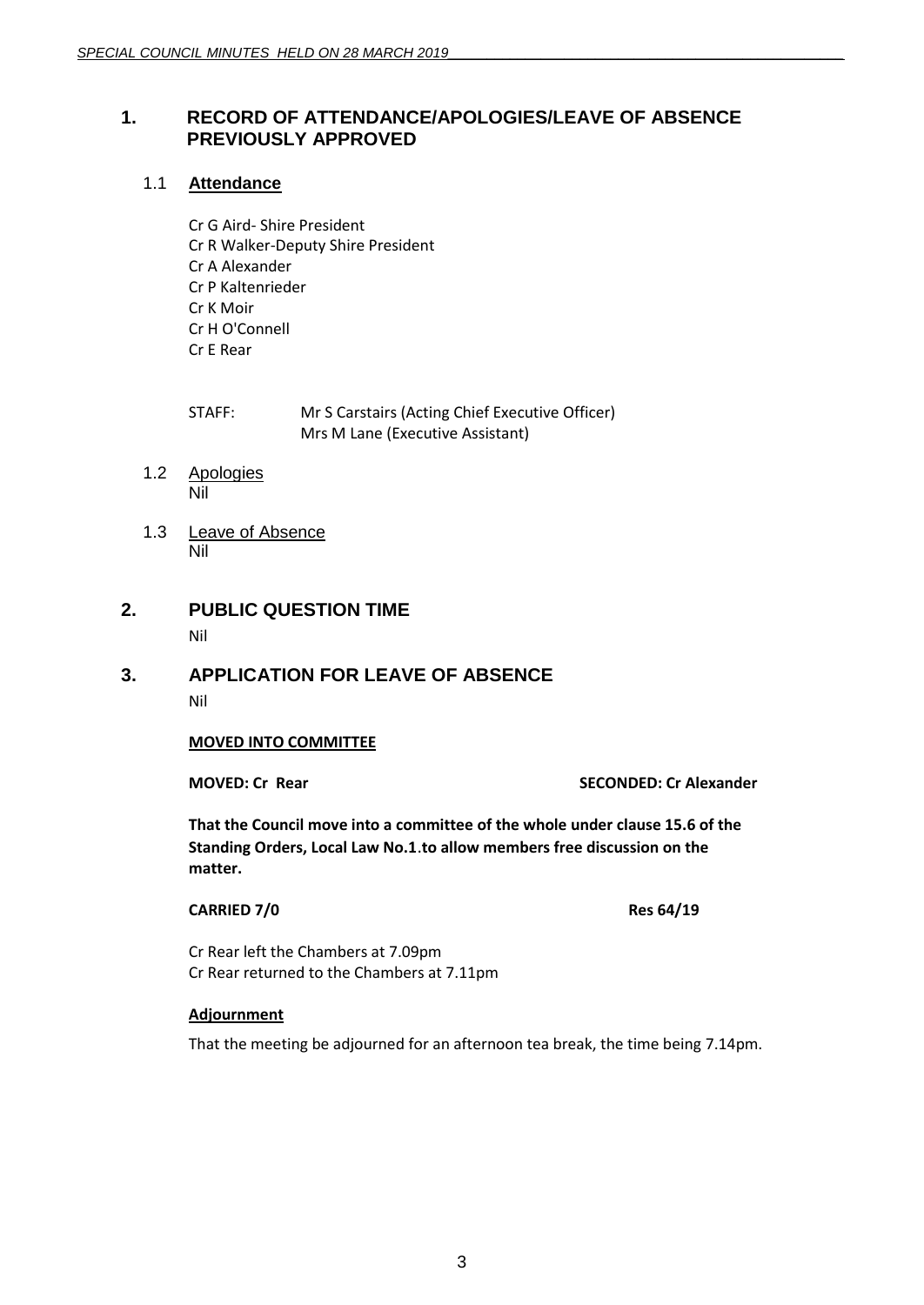#### **Resumption**

That the meeting resume, the time being 7.38pm.

The meeting resumed with the following persons in attendance. Cr G Aird- Shire President Cr R Walker-Deputy Shire President Cr A Alexander Cr P Kaltenrieder Cr K Moir Cr H O'Connell Cr E Rear Mr S Carstairs (Acting Chief Executive Officer) Mrs M Lane (Executive Assistant)

# **MOVED OUT OF COMMITTEE**

**MOVED: Cr Rear SECONDED: Cr Alexander**

**That the Council moves out of committee of the whole under clause 15.6 of the Standing Orders, Local Law No.1.**

**CARRIED 7/0 Res 65/19**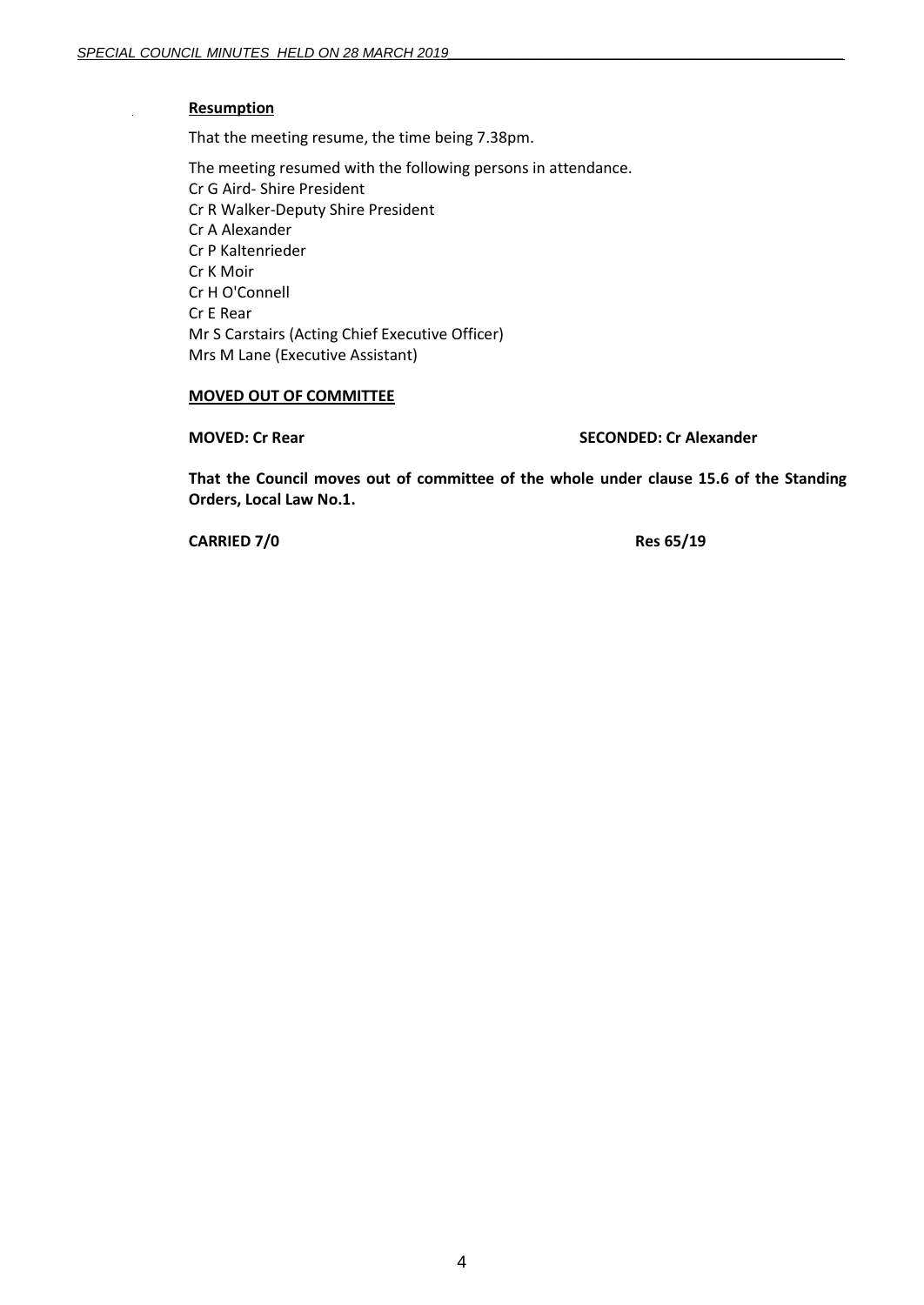# <span id="page-4-0"></span>**4. MATTERS REQUIRING A DECISION**

#### **4.1 Adoption of the 2018-19 Budget Review**

| Location:                      | Not applicable                                                 |  |
|--------------------------------|----------------------------------------------------------------|--|
| <b>Applicant:</b>              | Not applicable                                                 |  |
| <b>File:</b>                   |                                                                |  |
| <b>Disclosure of Interest:</b> | Nil                                                            |  |
| Date:                          | 27 March 2019                                                  |  |
| Author:                        | Stephen Carstairs - Acting CEO                                 |  |
| <b>Authorizing</b>             |                                                                |  |
| Officer:                       | Stephen Carstairs - Acting CEO                                 |  |
| <b>Attachments:</b>            | Attachment 4.1 - 2018-19 Statement of Budget Review and Notes. |  |
|                                |                                                                |  |

# **PURPOSE**

To consider and adopt the Budget Review as presented in the Statement of Financial Activity for the period 1 July 2018 to 28 February 2019.

\_\_\_\_\_\_\_\_\_\_\_\_\_\_\_\_\_\_\_\_\_\_\_\_\_\_\_\_\_\_\_\_\_\_\_\_\_\_\_\_\_\_\_\_\_\_\_\_\_\_\_\_\_\_\_\_\_\_\_\_\_\_\_\_\_\_\_\_\_\_\_\_\_\_\_\_\_\_

# **BACKGROUND**

A Statement of Budget Review incorporating year to date budget variations and forecasts to 30 June 2019 for the period ending 28 February 2019 is presented for council to consider. The *Local Government (Financial Management) Regulations 1996,* regulation 33A, requires that local governments conduct a budget review between 1 January and 31 March in each financial year. A copy of the review and determination is to be provided to the Department of Local Government within 30 days of the adoption of the review.

# **DETAILS**

The budget review was prepared to include information required by the *Local Government Act 1995*, *Local Government (Financial Management) Regulations 1996* and Australian Accounting Standards. This annual budget review was conducted at the I/E (Income/ Expenditure) code level, specifically targeting actual to budget variances equal to or greater than \$2,000 (some smaller variances were included). A reasonable surplus (\$225,000) was realised from the review.

Features of the budget review include: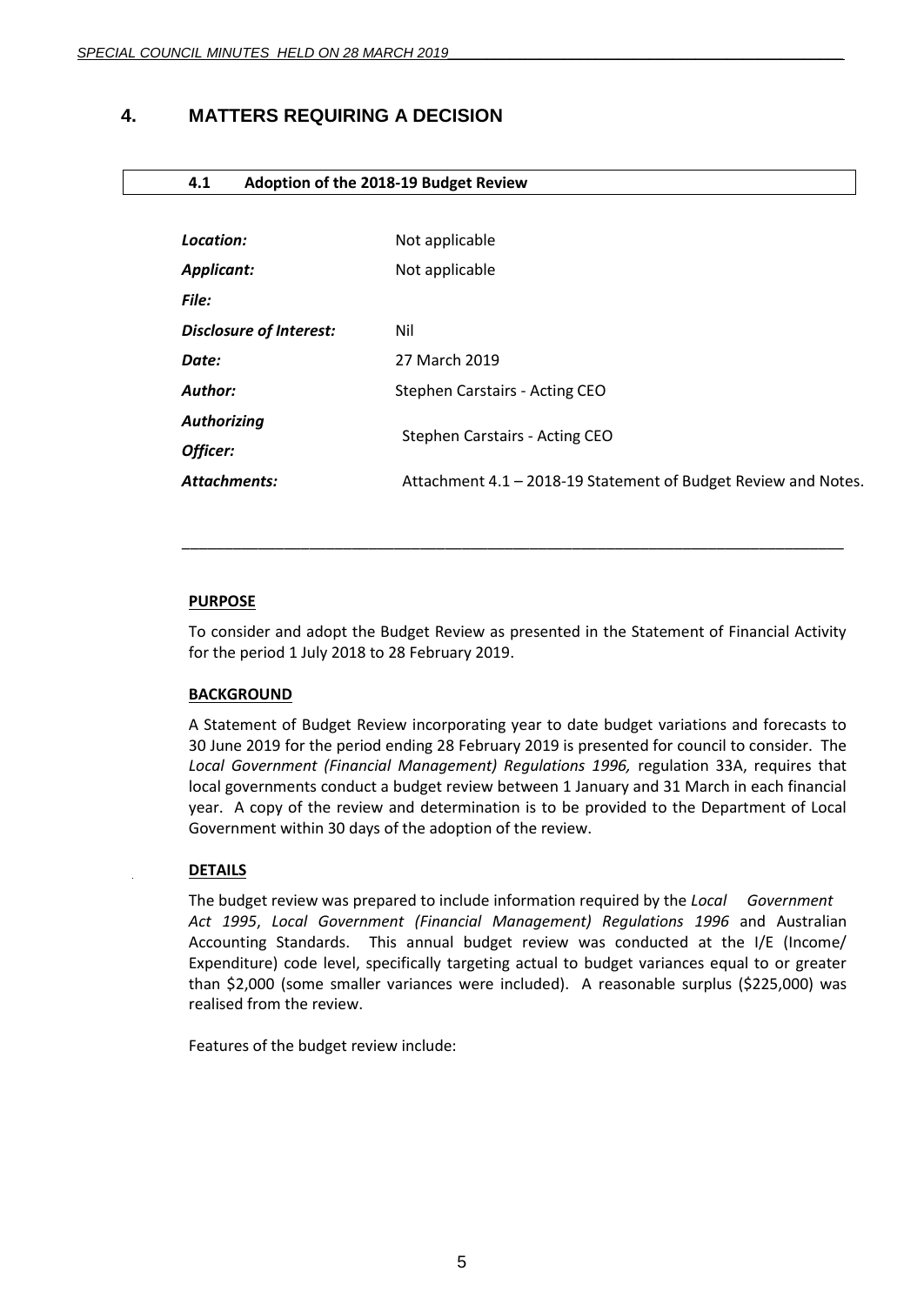| <b>OPENING BALANCE</b>                | (Surplus)/Deficit                                                                           | (19, 285)  |
|---------------------------------------|---------------------------------------------------------------------------------------------|------------|
|                                       | 2017-18 Surplus brought forward which was \$41,248 less than<br>that in the Adopted Budget. | (260, 714) |
| <b>OPERATING</b>                      |                                                                                             |            |
| Rates                                 | No Change                                                                                   |            |
|                                       |                                                                                             |            |
| <b>Operating Grants &amp;</b>         | Comprises:                                                                                  | (181,990)  |
| <b>Contributions</b>                  | - FAGS General Purpose Grant increase \$174,920                                             |            |
|                                       | - FAGS Roads Grant decrease -\$48,850                                                       |            |
|                                       | - WISE Program Grant \$3,000                                                                |            |
|                                       | - Main Roads Direct Grant increase \$57,625                                                 |            |
|                                       |                                                                                             |            |
| <b>Non Operating</b><br><b>Grants</b> | Comprises:                                                                                  | 775,330    |
|                                       | - DFES Fire Appliance replacement deferred to 2019-20 -<br>\$335,000                        |            |
|                                       | - Stronger Communities Playgroup Shade Sail Grants \$14,090                                 |            |
|                                       | - Cultural Hub Project Grant Income deferred -\$525,000                                     |            |
|                                       | - Cycleways program deferred to 2019-20 -\$30,000                                           |            |
|                                       | - FAGS Special project Grant brought to account \$112,055                                   |            |
|                                       |                                                                                             |            |
| <b>Fees &amp; Charges</b>             | Comprises a number of minor variances (<\$5,000)                                            | 24,990     |
|                                       |                                                                                             |            |
| <b>Interest Revenue</b>               | Comprises a number of minor variances (<\$5,000)                                            | (2,080)    |
|                                       |                                                                                             |            |
| <b>Other Revenue</b>                  | Comprises a number of minor variances (<\$5,000)                                            | 9,000      |
|                                       |                                                                                             |            |
| <b>Employee Costs</b>                 | Comprises:                                                                                  | 143,360    |
|                                       | - Bush Fire Risk Program transfer to Dardanup \$13,165                                      |            |
|                                       | - Ranger engagement delay \$17,950                                                          |            |
|                                       | - Medical Service new GP, additional accreditation and auxiliary                            |            |
|                                       | Staff -\$191,945                                                                            |            |
|                                       | - Medical Services increased Workers Comp -\$10,025                                         |            |
|                                       | - Townsite Gardens under-allocated -\$10,975                                                |            |
|                                       | - Community Development under-allocated -\$20,770                                           |            |
|                                       | - Community Development superannuatn over-allocated \$9,425                                 |            |
|                                       | - Works & Services Supervision savings \$39,840                                             |            |
|                                       | - Works & Services annual leave over-allocated \$14,210                                     |            |
|                                       | - Admin Staff under-allocated -\$34,685                                                     |            |
|                                       | - Admin Workers Comp under-allocated -\$9,155                                               |            |
|                                       | - Admin FBT savings \$9,375                                                                 |            |
|                                       | - Admin Conference & Training savings \$12,100                                              |            |
|                                       | - Admin superannuation under-allocated \$26,030                                             |            |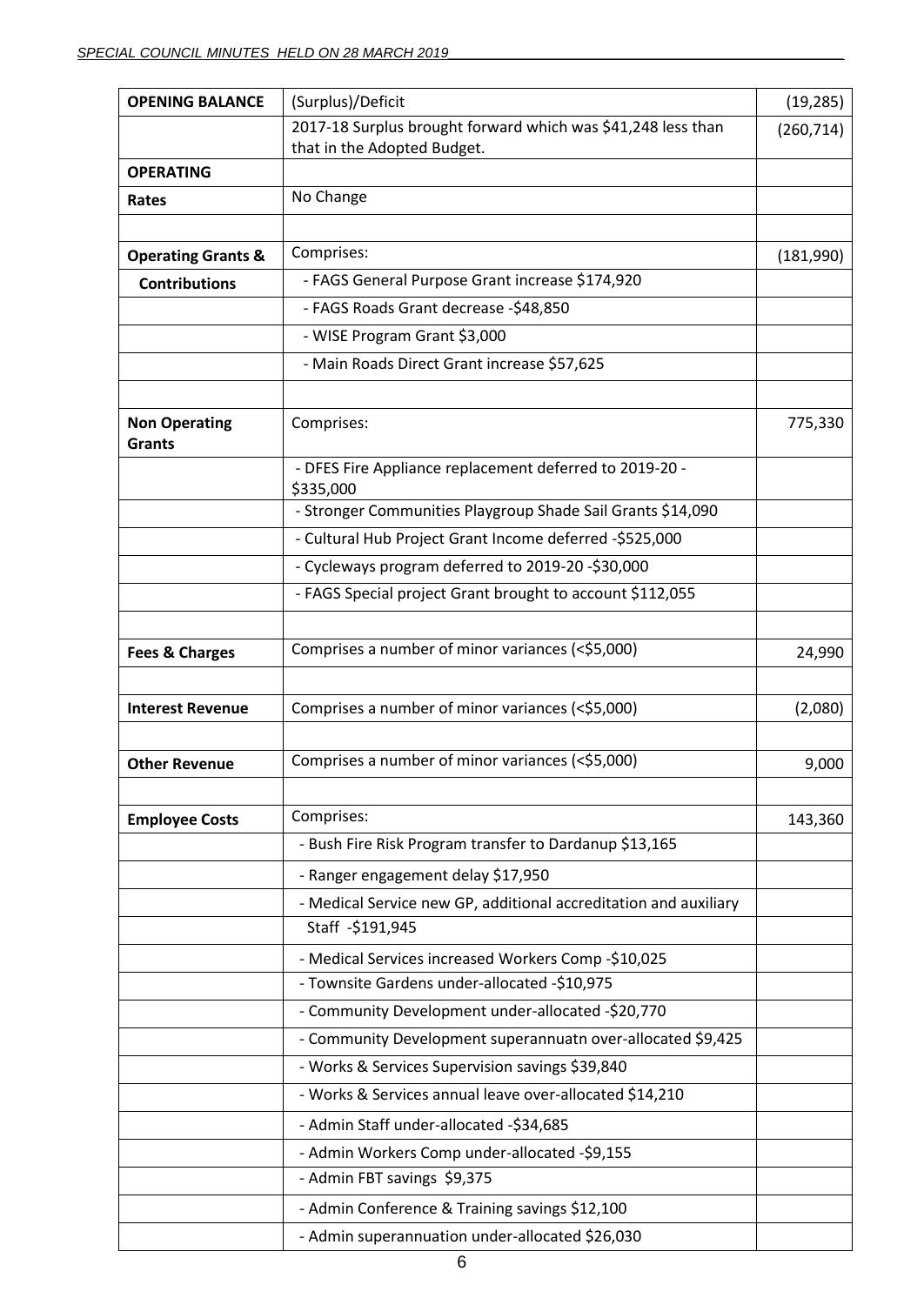|                                           | - Also includes a number of minor variances (<\$5,000)                                             |            |
|-------------------------------------------|----------------------------------------------------------------------------------------------------|------------|
|                                           |                                                                                                    |            |
| <b>Material &amp;</b><br><b>Contracts</b> | Comprises:                                                                                         | (177, 930) |
|                                           | - Environmental Health & OSH under-allocated -\$9,500                                              |            |
|                                           | - Medical Service Building Mtce under-allocated -\$7,165                                           |            |
|                                           | - River Environs Plan deferred \$20,000                                                            |            |
|                                           | - Bridges Mtce over-allocated \$7,000                                                              |            |
|                                           | - Traffic Signs stock deferred \$10,000                                                            |            |
|                                           | - Road Inventory condition report deferred \$10,000                                                |            |
|                                           | - Area Promotions deferred \$10,000                                                                |            |
|                                           | - Flax Mill & Caravan Park studies & plans deferred \$38,500                                       |            |
|                                           | - Buiding Mtce Officer savings \$6,000                                                             |            |
|                                           | - Consultant Engineer savings \$36,080                                                             |            |
|                                           | - Plant Parts & Repairs savings \$17,105                                                           |            |
|                                           | - Plant licences under-allocated -\$8,530                                                          |            |
|                                           | - Admin Consultant savings \$10,000                                                                |            |
|                                           | - Local Planning Strategy Savings \$10,000                                                         |            |
|                                           | - Purchas of Land expense deferred \$7,500                                                         |            |
|                                           | - Also includes a number of minor variances (<\$5,000)                                             |            |
|                                           |                                                                                                    |            |
| Depreciation                              | Infrastructure Assets revaluations for fair value substantially                                    | 587,345    |
|                                           | Increased the value of transport and other infrastructure -<br>result                              |            |
|                                           | being as substantial increase in 2018-19 depreciation.                                             |            |
| <b>Depreciation</b><br><b>Movements</b>   | Being non-cash, the increased depreciation expense is off-set in<br>The Statement of Budget Review | (587, 345) |
| <b>Utility Charges</b>                    | Comprises a number of minor variances (<\$5,000)                                                   | 4,085      |
|                                           |                                                                                                    |            |
| <b>Insurance Expense</b>                  | Comprises a number of minor variances (<\$5,000)                                                   | 1,920      |
| <b>Interest Expense</b>                   | No change                                                                                          |            |
|                                           |                                                                                                    |            |
| <b>Other Expenditure</b>                  | Comprises:                                                                                         | 16,265     |
|                                           | - Community Lions Bus Grant -\$8,000                                                               |            |
|                                           | - Also includes a number of minor variances (<\$5,000)                                             |            |
|                                           |                                                                                                    |            |
| <b>CAPITAL PROGRAM</b>                    |                                                                                                    |            |
| Investment<br><b>Properties</b>           | Aged Accommodation Project deferred - refer 2018-19 Capital<br>Program attached                    | (878,080)  |
|                                           |                                                                                                    |            |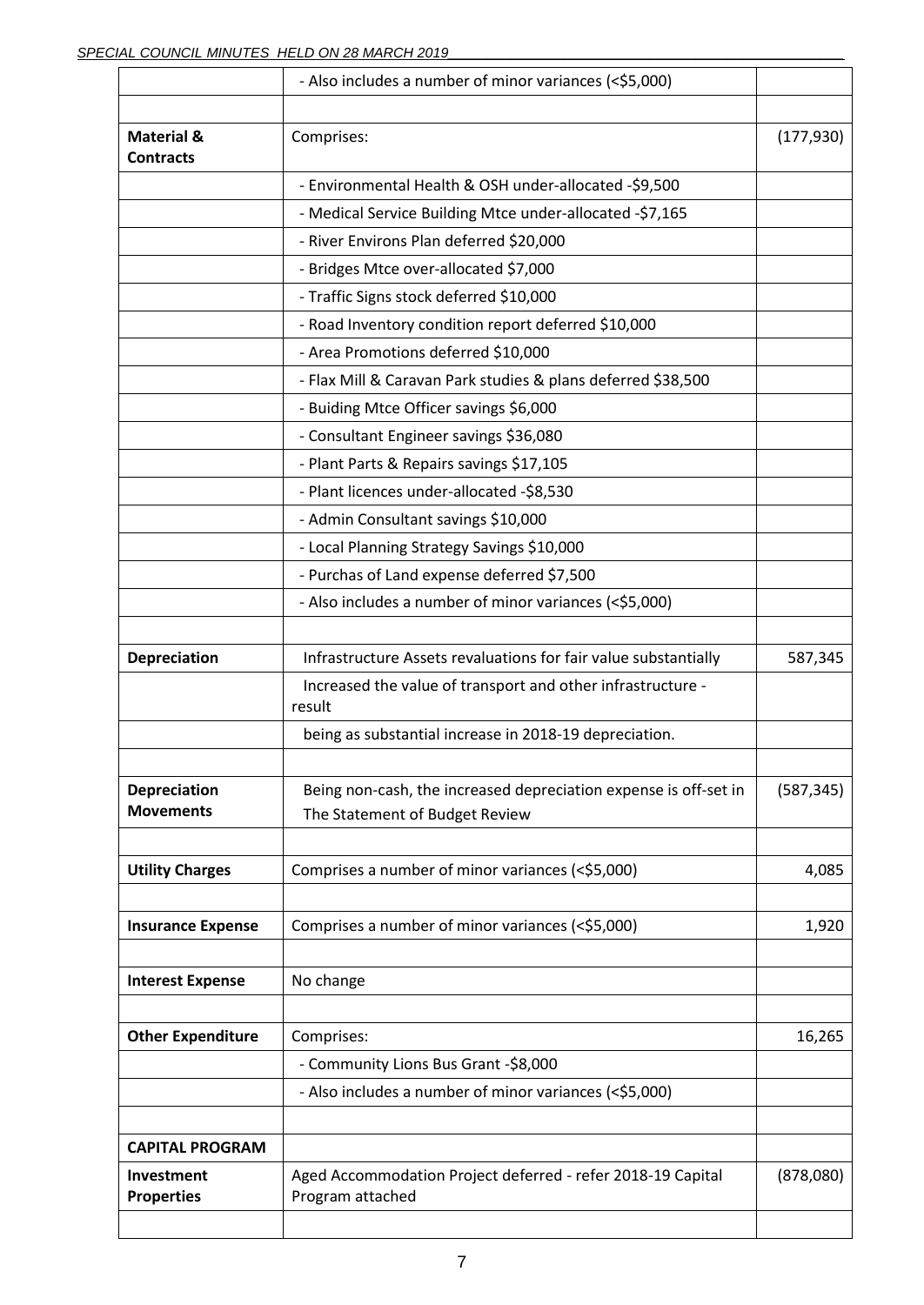#### SPECIAL COUNCIL MINUTES HELD ON 28 MARCH 2019

| <b>Buildings</b>                           | Several Building projects deferred - refer 2018-19 Capital<br>Program attached          | (1,013,270) |
|--------------------------------------------|-----------------------------------------------------------------------------------------|-------------|
| <b>Plant &amp; Equipment</b>               | A number of acquisitions are to be deferred - refer 2018-19<br>Capital Program attached | (573,600)   |
|                                            |                                                                                         |             |
| <b>Furniture &amp;</b><br><b>Equipment</b> | A number of acquisitions are to be deferred - refer 2018-19<br>Capital Program attached | (24, 350)   |
|                                            |                                                                                         |             |
| Roads, Bridges etc                         | Refer 2018-19 Capital Program attached                                                  | 47,055      |
|                                            |                                                                                         |             |
| Footpaths &<br><b>Drainage</b>             | Refer 2018-19 Capital Program attached                                                  | 5,000       |
|                                            |                                                                                         |             |
| <b>Other Infrastructure</b>                | Refer 2018-19 Capital Program attached                                                  | 24,010      |
|                                            |                                                                                         |             |
| <b>Sale Proceeds</b>                       | Refer 2018-19 Capital Program attached                                                  | 461,500     |
|                                            |                                                                                         |             |
| <b>New Borrowings</b>                      | Deferred & refer 2018-19 Capital Program attached                                       | 350,000     |
|                                            |                                                                                         |             |
| <b>Transfers to Reserve</b>                | Deferred & refer 2018-19 Capital Program attached                                       | (945, 555)  |
|                                            |                                                                                         |             |
| <b>Transfers from</b><br><b>Reserve</b>    | Deferred & refer 2018-19 Capital Program attached                                       | 1,728,625   |
|                                            |                                                                                         |             |
| Difference in funds<br>brought forward     |                                                                                         | 41,248      |
|                                            |                                                                                         |             |
|                                            | <b>Overall Change (surplus)</b>                                                         | (225,000)   |

Due to the above adjustments the closing funds as at 30 June 2019 are forecast to increase to \$225,000.

# **CONSULTATION**

Dominic Carbone (principal, Carbone & Associates), Darren Long (principal, DL Consulting), Kay Raisin – Acting Finance and HR Manager, Steele Alexander – Manager Works & Services, and Daly Winter – Community Emergency & Regulation Services Manager.

# **STATUTORY ENVIRONMENT**

Regulation 33A of the *Local Government (Financial Management) Regulations 1996* requires:

- (1) Between 1 January and 31 March in each year a local government is to carry out a review of its annual budget for that year.
- (2) Consideration and review is to be given to a local government's financial performance in the period beginning on 1 July and ending no earlier than 31 December in that financial year.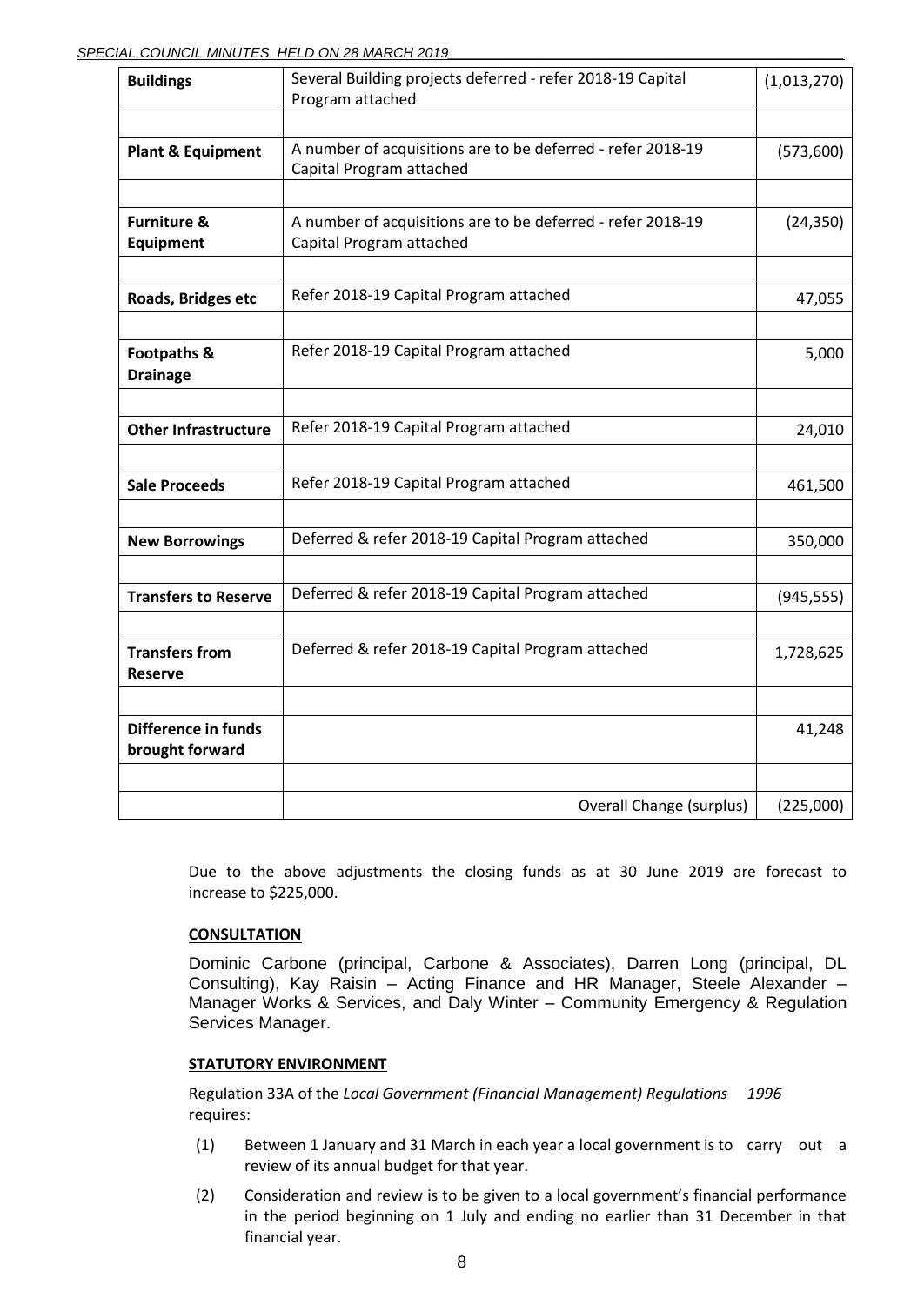#### *SPECIAL COUNCIL MINUTES HELD ON 28 MARCH 2019\_\_\_\_\_\_\_\_\_\_\_\_\_\_\_\_\_\_\_\_\_\_\_\_\_\_\_\_\_\_\_\_\_\_\_\_\_\_\_\_\_\_\_\_\_\_\_\_\_\_\_*

- (3) Within 30 days after a review of the annual budget of a local government is carried out it is to be submitted to the council.
- (4) A council is to consider a review submitted to it and is to determine\* whether or not to adopt the review, any parts of the review or any recommendations made in the review.

*\*Absolute majority required.*

(5) Within 30 days after a council has made a determination, a copy of the review and determination is to be provided to the Department.

#### **POLICY IMPLICATIONS**

The budget is based on the principles contained within the Community Strategic Plan and Plan for the Future.

#### **FINANCIAL IMPLICATIONS**

Specific financial implications are as outlined in the above Table.

#### **STRATEGIC IMPLICATIONS**

The Budget Review has been developed based on existing strategic planning documents adopted by council.

#### **VOTING REQUIREMENT**

Absolute Majority required: Yes.

#### **TRIPLE BOTTOM LINE ASSESSMENT**

#### *Economic Implications*

The budget has been reviewed based on tested financial management and accountability principles and is considered to deliver in 2017-18 a sustainable economic outcome for Council and the community.

#### *Social Implications*

The budget has been reviewed to deliver social outcomes identified in various planning and community supporting strategies that have previously been adopted by the council.

#### *Environmental Implications*

The budget has been reviewed so as to consider key environmental strategies and initiatives as supported by the council.

# **COMMENT**

The budget has been reviewed so as to continue to deliver on other strategies adopted by the council and maintains a high level of service across all programs. The closing funds remain in surplus (\$225,000) as a result of this budget review.

The surplus of funds brought forward from 2017-18 decreased by \$41,248. At the conclusion of the review, that deficit was eroded to produce a \$225,000 surplus.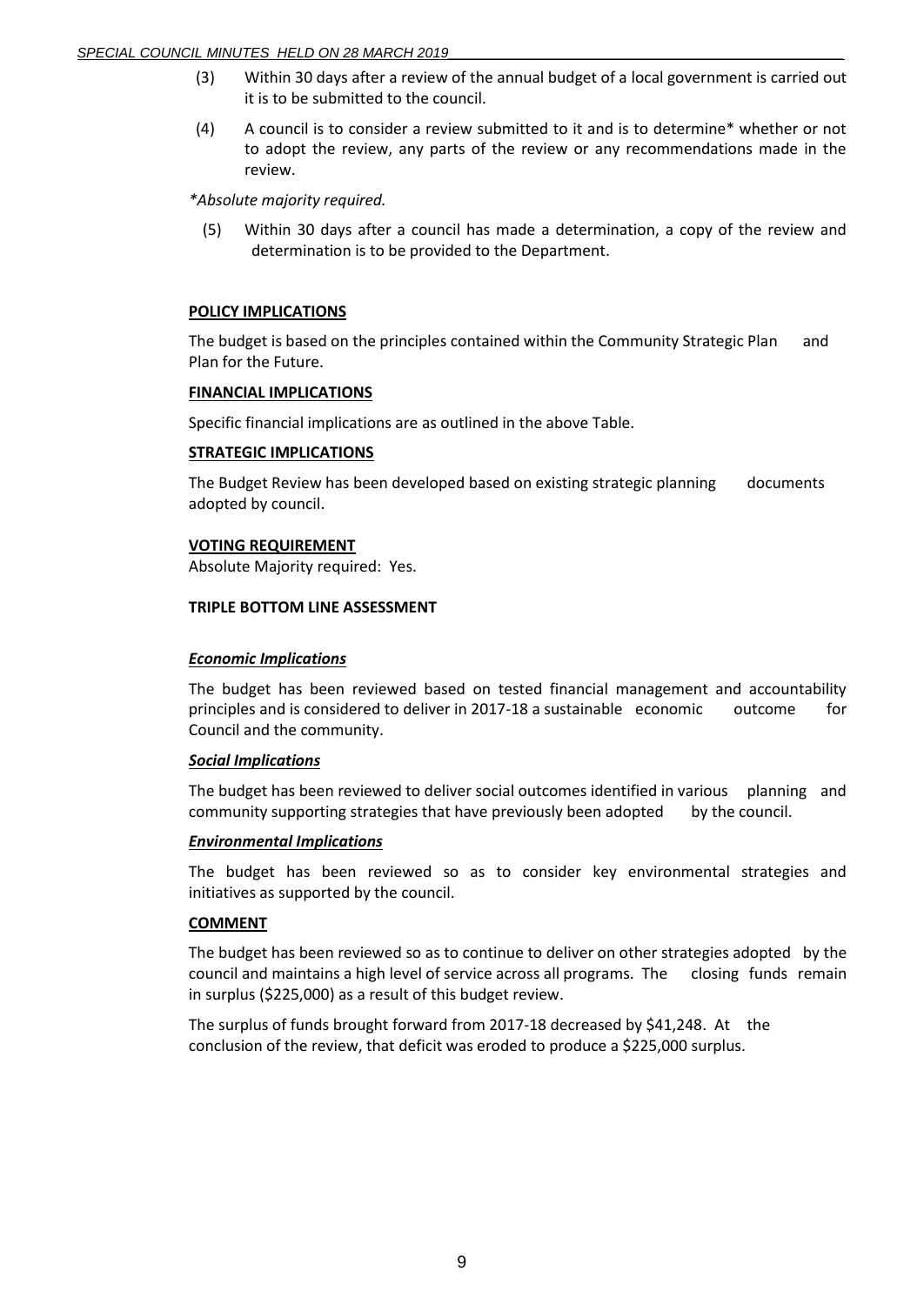# **COUNCIL DECISION & OFFICER RECOMMENDATION - Item 4.1**

**MOVED: Cr Kaltenrieder SECONDED: Cr O'Connell That:** 

**Council adopt the budget review for the period 1 July 2018 to 28 February 2019 (as attached) with variations as follows, and instruct the Acting CEO to amend the budget accordingly:**

| <b>OPENING BALANCE</b>                | (Surplus)/Deficit                                                    | (19, 285)  |
|---------------------------------------|----------------------------------------------------------------------|------------|
|                                       | 2017-18 Surplus brought forward which was \$41,248 less than         | (260, 714) |
|                                       | that in the Adopted Budget.                                          |            |
| <b>OPERATING</b>                      |                                                                      |            |
| Rates                                 | No Change                                                            |            |
|                                       |                                                                      |            |
| <b>Operating Grants &amp;</b>         | Comprises:                                                           | (181,990)  |
| <b>Contributions</b>                  | - FAGS General Purpose Grant increase \$174,920                      |            |
|                                       | - FAGS Roads Grant decrease -\$48,850                                |            |
|                                       | - WISE Program Grant \$3,000                                         |            |
|                                       | - Main Roads Direct Grant increase \$57,625                          |            |
|                                       |                                                                      |            |
| <b>Non Operating</b><br><b>Grants</b> | Comprises:                                                           | 775,330    |
|                                       | - DFES Fire Appliance replacement deferred to 2019-20 -<br>\$335,000 |            |
|                                       | - Stronger Communities Playgroup Shade Sail Grants \$14,090          |            |
|                                       | - Cultural Hub Project Grant Income deferred -\$525,000              |            |
|                                       | - Cycleways program deferred to 2019-20 -\$30,000                    |            |
|                                       | - FAGS Special project Grant brought to account \$112,055            |            |
| <b>Fees &amp; Charges</b>             | Comprises a number of minor variances (<\$5,000)                     | 24,990     |
| <b>Interest Revenue</b>               | Comprises a number of minor variances (<\$5,000)                     | (2,080)    |
| <b>Other Revenue</b>                  | Comprises a number of minor variances (<\$5,000)                     | 9,000      |
| <b>Employee Costs</b>                 | Comprises:                                                           | 143,360    |
|                                       | - Bush Fire Risk Program transfer to Dardanup \$13,165               |            |
|                                       | - Ranger engagement delay \$17,950                                   |            |
|                                       | - Medical Service new GP, additional accreditation and auxiliary     |            |
|                                       | Staff -\$191,945                                                     |            |
|                                       | - Medical Services increased Workers Comp -\$10,025                  |            |
|                                       | - Townsite Gardens under-allocated -\$10,975                         |            |
|                                       | - Community Development under-allocated -\$20,770                    |            |
|                                       | - Community Development superannuatn over-allocated \$9,425          |            |
|                                       | - Works & Services Supervision savings \$39,840                      |            |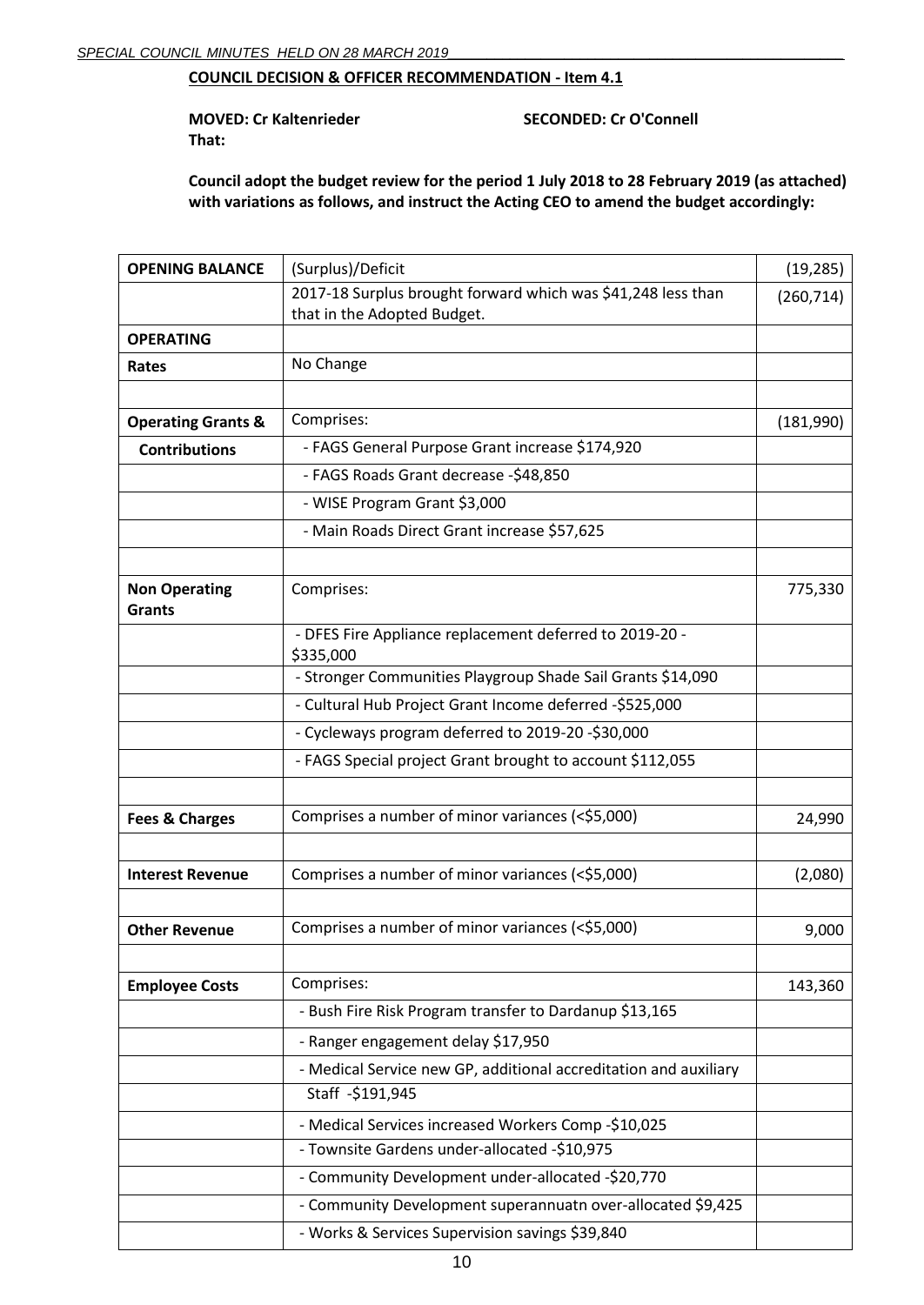|                                           | - Works & Services annual leave over-allocated \$14,210                                            |            |
|-------------------------------------------|----------------------------------------------------------------------------------------------------|------------|
|                                           | - Admin Staff under-allocated -\$34,685                                                            |            |
|                                           | - Admin Workers Comp under-allocated -\$9,155                                                      |            |
|                                           | - Admin FBT savings \$9,375                                                                        |            |
|                                           | - Admin Conference & Training savings \$12,100                                                     |            |
|                                           | - Admin superannuation under-allocated \$26,030                                                    |            |
|                                           | - Also includes a number of minor variances (<\$5,000)                                             |            |
| <b>Material &amp;</b><br><b>Contracts</b> | Comprises:                                                                                         | (177, 930) |
|                                           | - Environmental Health & OSH under-allocated -\$9,500                                              |            |
|                                           | - Medical Service Building Mtce under-allocated -\$7,165                                           |            |
|                                           | - River Environs Plan deferred \$20,000                                                            |            |
|                                           | - Bridges Mtce over-allocated \$7,000                                                              |            |
|                                           | - Traffic Signs stock deferred \$10,000                                                            |            |
|                                           | - Road Inventory condition report deferred \$10,000                                                |            |
|                                           | - Area Promotions deferred \$10,000                                                                |            |
|                                           | - Flax Mill & Caravan Park studies & plans deferred \$38,500                                       |            |
|                                           | - Buiding Mtce Officer savings \$6,000                                                             |            |
|                                           | - Consultant Engineer savings \$36,080                                                             |            |
|                                           | - Plant Parts & Repairs savings \$17,105                                                           |            |
|                                           | - Plant licences under-allocated -\$8,530                                                          |            |
|                                           | - Admin Consultant savings \$10,000                                                                |            |
|                                           | - Local Planning Strategy Savings \$10,000                                                         |            |
|                                           | - Purchas of Land expense deferred \$7,500                                                         |            |
|                                           | - Also includes a number of minor variances (<\$5,000)                                             |            |
| <b>Depreciation</b>                       | Infrastructure Assets revaluations for fair value substantially                                    | 587,345    |
|                                           | Increased the value of transport and other infrastructure -<br>result                              |            |
|                                           | being as substantial increase in 2018-19 depreciation.                                             |            |
| Depreciation<br><b>Movements</b>          | Being non-cash, the increased depreciation expense is off-set in<br>The Statement of Budget Review | (587, 345) |
| <b>Utility Charges</b>                    | Comprises a number of minor variances (<\$5,000)                                                   | 4,085      |
| <b>Insurance Expense</b>                  | Comprises a number of minor variances (<\$5,000)                                                   | 1,920      |
| <b>Interest Expense</b>                   | No change                                                                                          |            |
|                                           |                                                                                                    |            |
| <b>Other Expenditure</b>                  | Comprises:                                                                                         | 16,265     |
|                                           | - Community Lions Bus Grant -\$8,000                                                               |            |